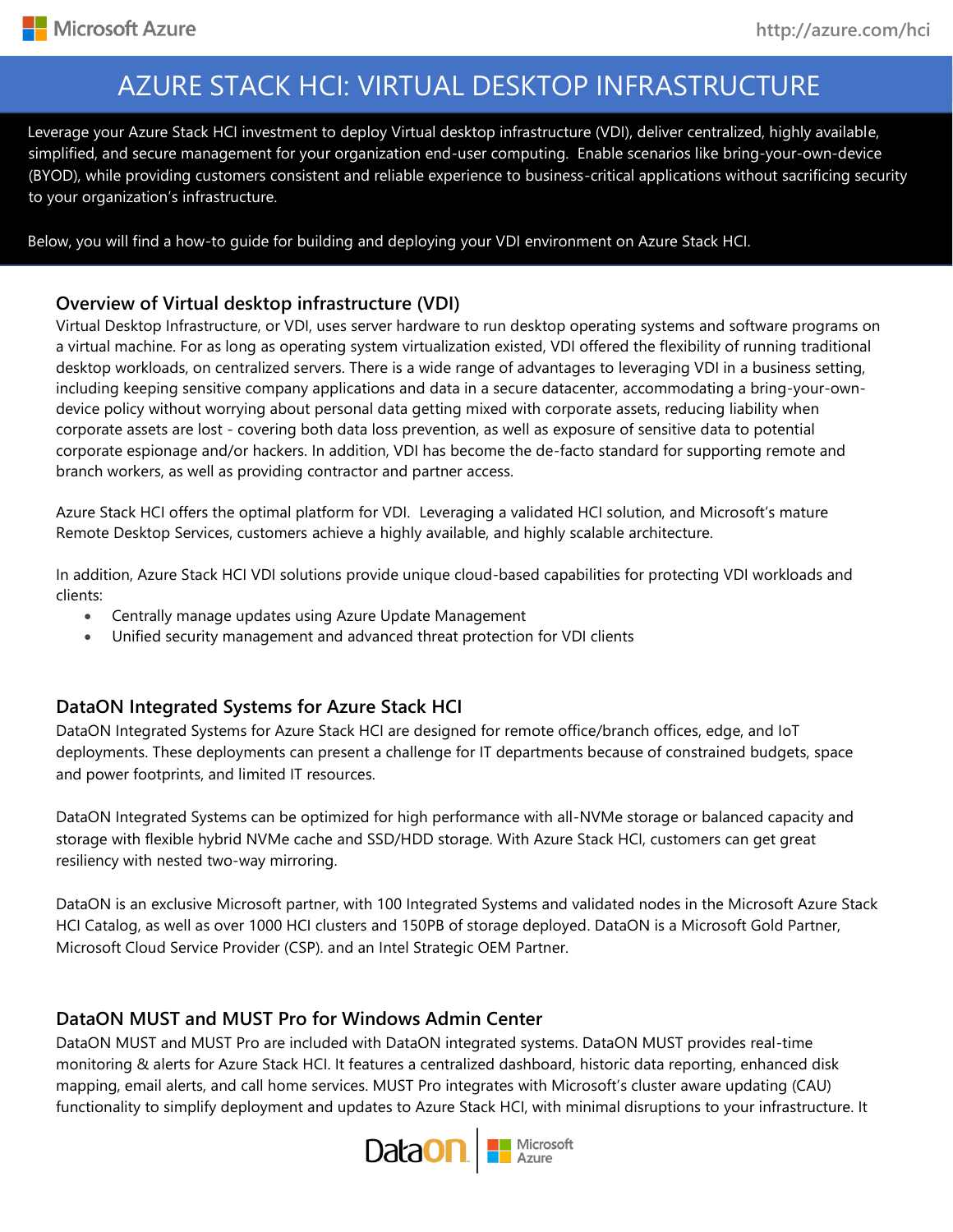# AZURE STACK HCI: VIRTUAL DESKTOP INFRASTRUCTURE

checks and ensures that servers have the same OS version, drivers, firmware, BIOS, and BMC. It also checks the drivers and firmware for network cards, host bust adapters, and SSD and HDD drives. With a single click, your entire cluster can be updated, helping to you secure against the latest server exploits.

### **How to deploy VDI on Azure Stack HCI**

1/ Hardware and OS configuration for VDI



| <b>DataON</b>                                   | <b>DataON</b>         | <b>DataON</b>    | <b>DataON</b>                                                                       | <b>DataON</b>         | <b>DataON</b>    |  |
|-------------------------------------------------|-----------------------|------------------|-------------------------------------------------------------------------------------|-----------------------|------------------|--|
| AZS-6112                                        | AZS-6212              | AZS-6224         | AZS-108                                                                             | AZS-212               | AZS-216          |  |
| Optimized for                                   | Optimized for         | Optimized for    | Optimized for                                                                       | Optimized for         | Optimized for    |  |
| size &                                          | <b>IOPS &amp;</b>     | IOPS &           | size &                                                                              | IOPS &                | IOPS &           |  |
| performance                                     | capacity              | performance      | performance                                                                         | capacity              | performance      |  |
| 2 to 16 Nodes                                   |                       |                  | 2 to 16 Nodes                                                                       |                       |                  |  |
| AII-NVMe                                        | Hybrid                | AII-NVMe         | All-NVMe                                                                            | Hybrid                | AII-NVMe         |  |
| flash storage                                   | storage               | flash storage    | flash storage                                                                       | storage               | flash storage    |  |
|                                                 | 2U / 1-Node Rack      |                  |                                                                                     |                       |                  |  |
| 1U / 1-Node Rack                                | 2x 2.5"/3.5" NVMe     | 2U / 1-Node Rack | 1U / 1-Node Rack                                                                    | 2U / 1-Node Rack      | 2U / 1-Node Rack |  |
| 12x 2.5" Bays                                   | $+10x3.5"$            | 24x 2.5" Bays    | 8x 2.5" Bays                                                                        | 12x 3.5" Bays         | 16x 2.5" Bays    |  |
|                                                 | SAS/SATA              |                  |                                                                                     |                       |                  |  |
| 3rd Generation Intel® Xeon® Scalable processors |                       |                  | 2 <sup>nd</sup> Generation Intel <sup>®</sup> Xeon <sup>®</sup> Scalable processors |                       |                  |  |
| Up to 12TB DDR4                                 |                       |                  | 128GB to 1.5TB DDR4                                                                 |                       |                  |  |
| Intel <sup>®</sup> NVMe SSDs                    |                       |                  | Intel <sup>®</sup> NVMe SSDs                                                        |                       |                  |  |
|                                                 | 25GbE RDMA networking |                  |                                                                                     | 25GbE RDMA networking |                  |  |

2/ **Step by Step guide** to [deploy Azure Stack HCI.](https://docs.microsoft.com/azure-stack/hci/) Also install [Windows Admin Center \(WAC\)](https://aka.ms/windowsadmincenter) for managing Azure Stack HCI.

From Windows Admin Center (WAC), set up **Azure Update Management** can quickly assess the status of available updates, schedule installation of required updates, and review deployment results to verify updates that apply successfully.

| <b>Update Management</b>                                                    |                                                                                                              |  |
|-----------------------------------------------------------------------------|--------------------------------------------------------------------------------------------------------------|--|
| Enable consistent control and compliance of this VM with Update Management. |                                                                                                              |  |
|                                                                             | This service is included with Azure virtual machines. You only pay for logs stored in Log Analytics. Learn i |  |
| <b>Enable</b>                                                               |                                                                                                              |  |
| <b>Settings</b>                                                             |                                                                                                              |  |
| Location ®                                                                  |                                                                                                              |  |
| East US                                                                     | $\checkmark$                                                                                                 |  |
| Log analytics workspace @                                                   |                                                                                                              |  |
| Create default workspace                                                    | $\checkmark$                                                                                                 |  |
| Automation account @                                                        |                                                                                                              |  |
| Create default account                                                      | $\sim$                                                                                                       |  |



Additionally, you can set up additional  $\Delta$  Azure hybrid services such as Backup, File Sync, Site Recovery, Point-to-Site VPN, Update Management, and Security Center in WAC.